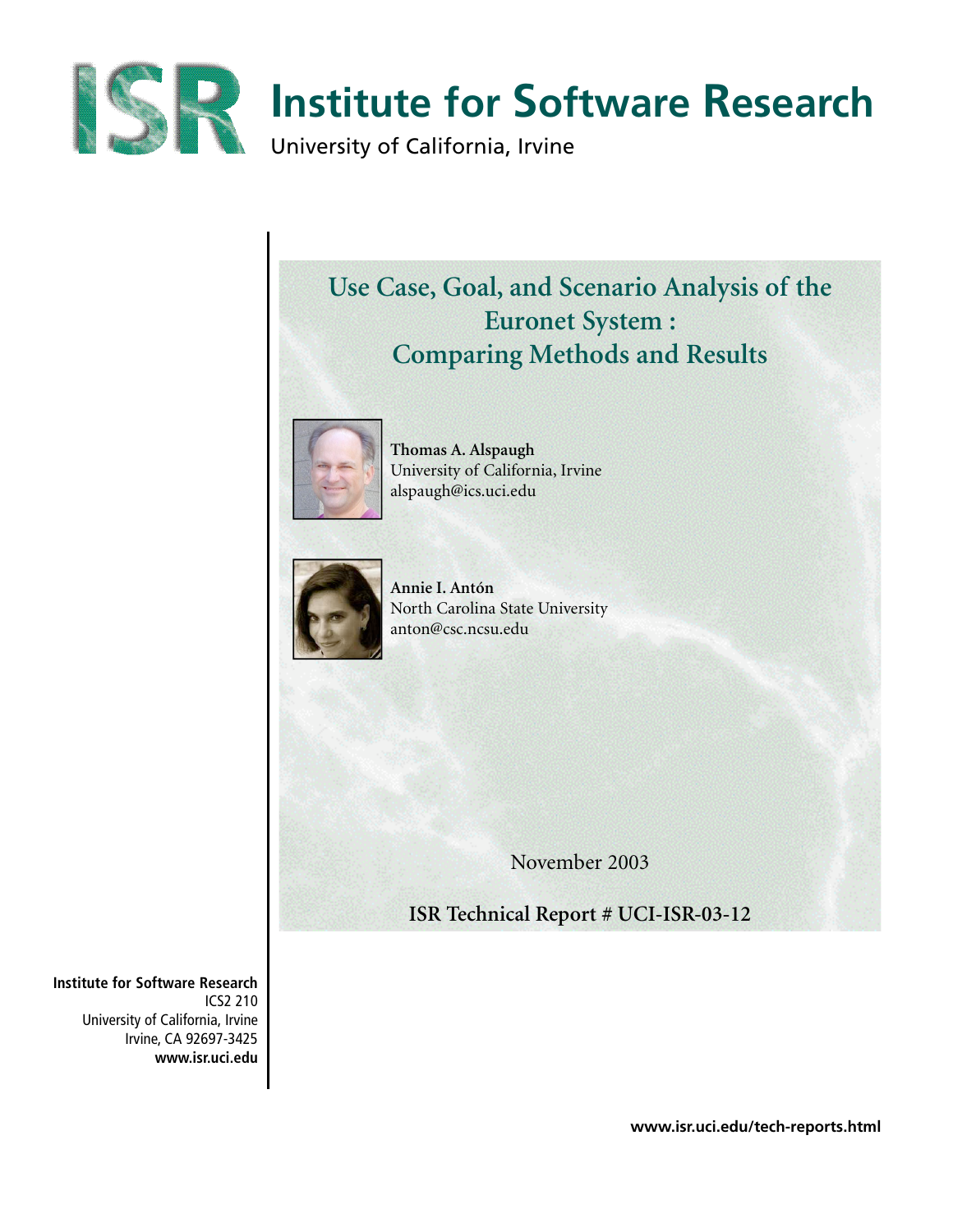# **Use Case, Goal, and Scenario Analysis of the Euronet System : Comparing Methods and Results**

Thomas A. Alspaugh Institute for Software Research University of California, Irvine Irvine, CA 92697-3425 U.S.A. alspaugh@ics.uci.edu

Annie I. Antón College of Engineering North Carolina State University Raleigh, NC 27695-8207 U.S.A. aianton@eos.ncsu.edu

# ISR Technical Report #UCI-ISR-03-12 November 2003

Abstract: In this paper, we compare the results of three related requirements engineering efforts: an industrial requirements specification produced with a use case based process, a case study analyzing those use cases by means of goal analysis; and a second case study analyzing the original use cases with an integrated scenario analysis and management approach and software tool support. The scenario-based analysis proved more effective than either of the other two approaches. The results provide validation for both the integrated scenario analysis and the software tool.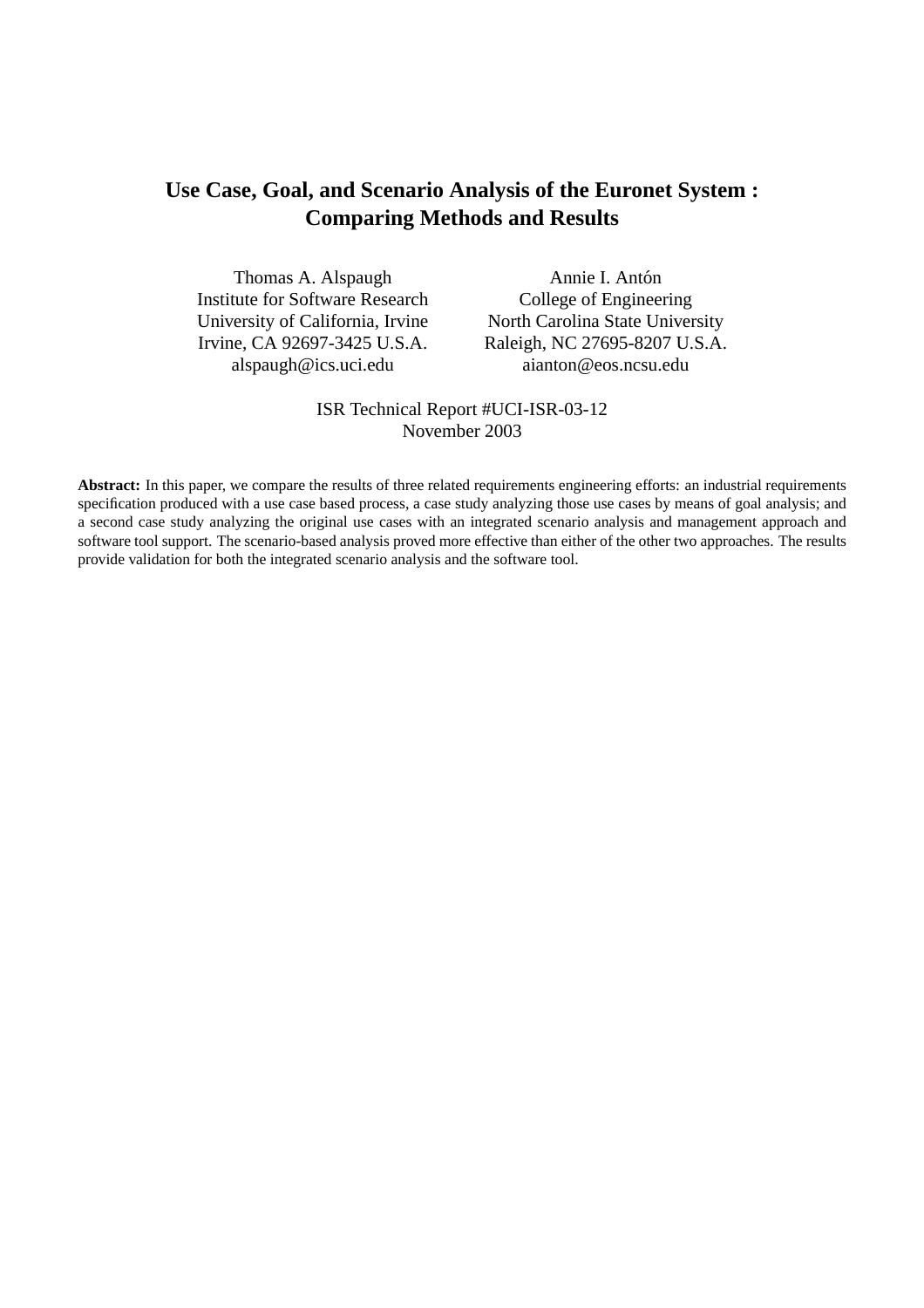# **Use Case, Goal, and Scenario Analysis of the Euronet System : Comparing Methods and Results**

Thomas A. Alspaugh Institute for Software Research University of California, Irvine Irvine, CA 92697-3425 U.S.A. alspaugh@ics.uci.edu

Annie I. Antón College of Engineering North Carolina State University Raleigh, NC 27695-8207 U.S.A. aianton@eos.ncsu.edu

ISR Technical Report #UCI-ISR-03-12 November 2003

### **Abstract**

*In this paper, we compare the results of three related requirements engineering efforts: an industrial requirements specification produced with a use case based process, a case study analyzing those use cases by means of goal analysis; and a second case study analyzing the original use cases with an integrated scenario analysis and management approach and software tool support. The scenario-based analysis proved more effective than either of the other two approaches. The results provide validation for both the integrated scenario analysis and the software tool.*

# **1. Introduction**

Scenarios have increased in popularity among software engineers due,in part, to Jacobson's use case approach [14] and the more recent introduction of the Unified Modeling Language (UML) [10]. UML's availability and tool support have made scenario and use case analysis even more accessible to requirements analysts and software practitioners.

Scenarios are used to "stimulate thinking" in various disciplines. In software engineering, scenarios are used to elicit and validate requirements [8, 15]. Scenarios are also an approach for managing change and evolution during the software process. For example, evolutionary scenarios are used to envisage how a system may change due to, for instance, political or technological discontinuities [8]. In requirements engineering, scenarios are valuable for communicating with stakeholders and providing context for requirements [7, 18, 22, 20, 23]. Although valuable, scenarios and use cases can be difficult to manage, and their management is increasingly important as system complexity increases. Scenario management is receiving increased attention among researchers in the requirements community [3, 15, 23].

The state of scenario management in practice was reported by Weidenhaupt *et al.* [23], who examined the use of scenarios in 15 European projects to learn how scenarios were produced and utilized, and to identify the benefits and problems associated with scenario usage in industrial settings. Practitioners using scenarios or use cases in industrial settings face very specific challenges. Key areas needing support include the need for appropriate process guidance as well as comprehensive support for managing both scenario traceability and evolution [23].

In this paper, we discuss our experiences using our strategies for utilizing a collection of syntactic analyses of scenarios and management strategies, which we term *Integrated Scenario Analysis* (ISA) [2, 3], and a software tool *SMaRT* (Scenario Management and Requirements Tool, developed at North Carolina State University), to analyze the requirements for a business-to-business e-commerce system. We present the results of a case study on the Euronet system, providing data on the effectiveness of ISA and SMaRT. In this case study, we analyzed and managed a large collection of scenarios during requirements specification activities. Euronet is a quote management system used internally by ABB to create and manage quotes for transformers, line items that give the details of the quotes, and resulting orders from customers. Three approaches have been employed to analyze the Euronet system requirements: a use case based analysis, resulting in the original system requirements; a goal analysis [6]; and the scenariobased analyis reported here. For this particular study, we employed the ISA analysis and process guidance methods [2, 3], supplemented by scenario identification and elabo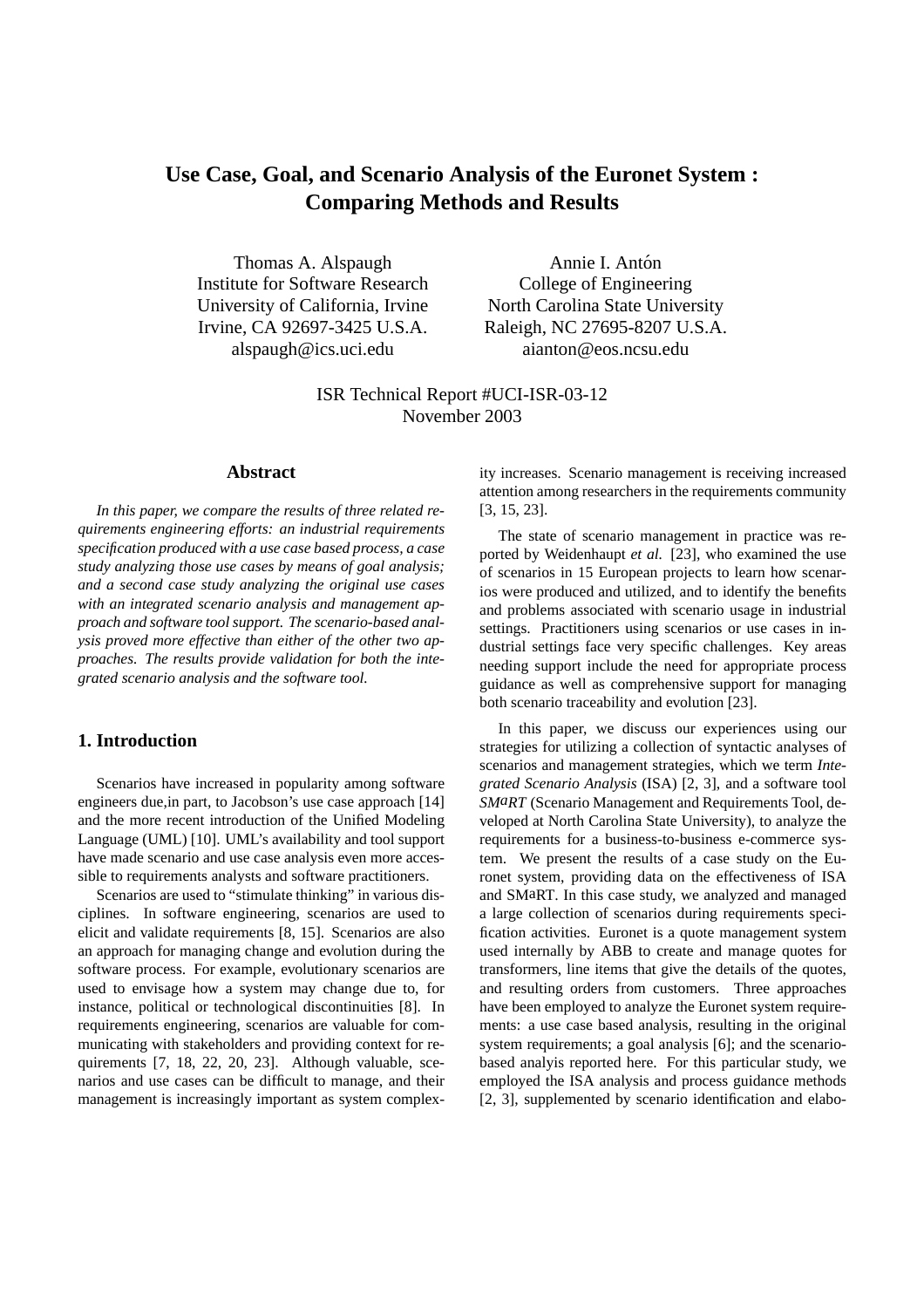ration heuristics from GBRAM (Goal-Based Requirements Analysis Method) [5] and the Inquiry Cycle [20]. The analysis was assisted in part by SMaRT, which was in a prototype stage during the case study.

In Section 2, we discuss relevant work in requirements specification. We briefly summarize our findings from the use case and goal-driven analysis in Section 3, before discussing integrated scenario analysis in Section 4. Section 4 also discusses our use of SMaRT (Scenario Management and Requirements Tool). Section 5 contrasts the three analysis methods within the context of the Euronet system and the the lessons learned are detailed in Section 6. The paper concludes with a discussion of future work in Section 7.

### **2. Related Work**

The terms "use cases", "scenarios", and "goals" mean different things to different people; we thus discuss these terms in the context of other relevant work including the requirements engineering literature.

### **2.1. Scenarios and Use Cases**

Scenarios aid analysts and stakeholders in developing an understanding of current or envisaged systems and business processes [5, 7, 8, 9, 11, 14, 18, 23]. They describe concrete system behaviors by summarizing behavior traces. Use cases, introduced by the object-oriented community [10, 14], describe groups of system interactions that external agents may have with a system. In UML, use cases are comprised of sets of actions and interactions that involve specific objects. Requirements engineering benefits from an initial emphasis on use cases, but they benefit in turn from a semantics that connects them to purposeful activities [18, 19]. A representational framework for scenarios and use cases is given by Antón and Potts [8].

Scenario analysis is a very effective and proven technique for surfacing goals during requirements engineering. The CREWS-SAVRE tool organizes scenarios hierarchically according to goals and goal obstacles; the goals serve as a grounded, shared understanding for stakeholders [16]. Goal-scenario coupling, as documented in [21, 22], provides an integrative approach to goal and scenario-oriented requirements analysis. The CREWS-L'Ecritoire approach employs bi-directional coupling to facilitate navigation between goals and their associated scenarios.

SMaRT supports management and analysis of scenariobased specification [2, 3]. It provides a database for storing scenarios in a standard form, facilities for searching, comparing, and identifying duplicates and near-duplicates, capabilities for identifying, recording, and preserving dependencies between scenarios, automated analyses for process guidance, and other features. SMaRT was used in the research presented in this paper.

#### **2.2. Goals and Scenarios**

Goals are the objectives and targets of achievement for a system. Goal-driven approaches focus on why systems are constructed, expressing the rationale and justification for the proposed system. Goals are evolutionary and they provide a common language for analysts and stakeholders. Focusing on goals, instead of specific requirements, allows analysts to communicate with stakeholders using a language based on concepts with which they are both comfortable and familiar. Furthermore, since goals are typically more stable than requirements [5], they are a beneficial source for requirements derivation. Goals are operationalized and refined into requirements and point to new, previously unconsidered scenarios. Similarly, scenarios also help in the discovery of goals [7, 9, 15, 19, 22].

Goal hierarchies offer a useful way to visualize goals and their related scenarios [4, 5]. Organizing goals hierarchically provides a useful way to represent the relationships between goals and subgoals so that we can reason about those relationships [7, 12]. The Goal-Based Requirements Analysis Method (GBRAM) uses a goal topography to structure and organize such requirements information as scenarios, goal obstacles, and constraints [5, 9]. These topographies support analysts in finding and sorting goals into functional requirements while scenarios help in documenting issues, surfacing new goals and elaborating requirements.

The next section provides an overview of the ABB Euronet System as well as the use case and goal-driven analyses which provided the basis of comparison for our more recent scenario-based analysis.

# **3. E-Commerce & Quotation System Analysis**

ABB has numerous plants throughout the Americas, Asia, and Europe that manufacture a variety of engineering products. The parent company maintains its own sales force, whose members provide quotations for product pricing and place orders for customers. Existing processes for providing quotations or ordering products were numerous and *ad hoc*, with each sales person and each plant having a different process, using various computer systems, printed catalogs or direct sales persons as plant contacts. A new, more tightly integrated system was needed to facilitate the provision of consistent lowest prices with a streamlined bidding process to aid the company's distributed sales force. Specifically, the new system was expected to produce consistent quotations and order prices while tracking statistical information such as market trends. Another advantage iden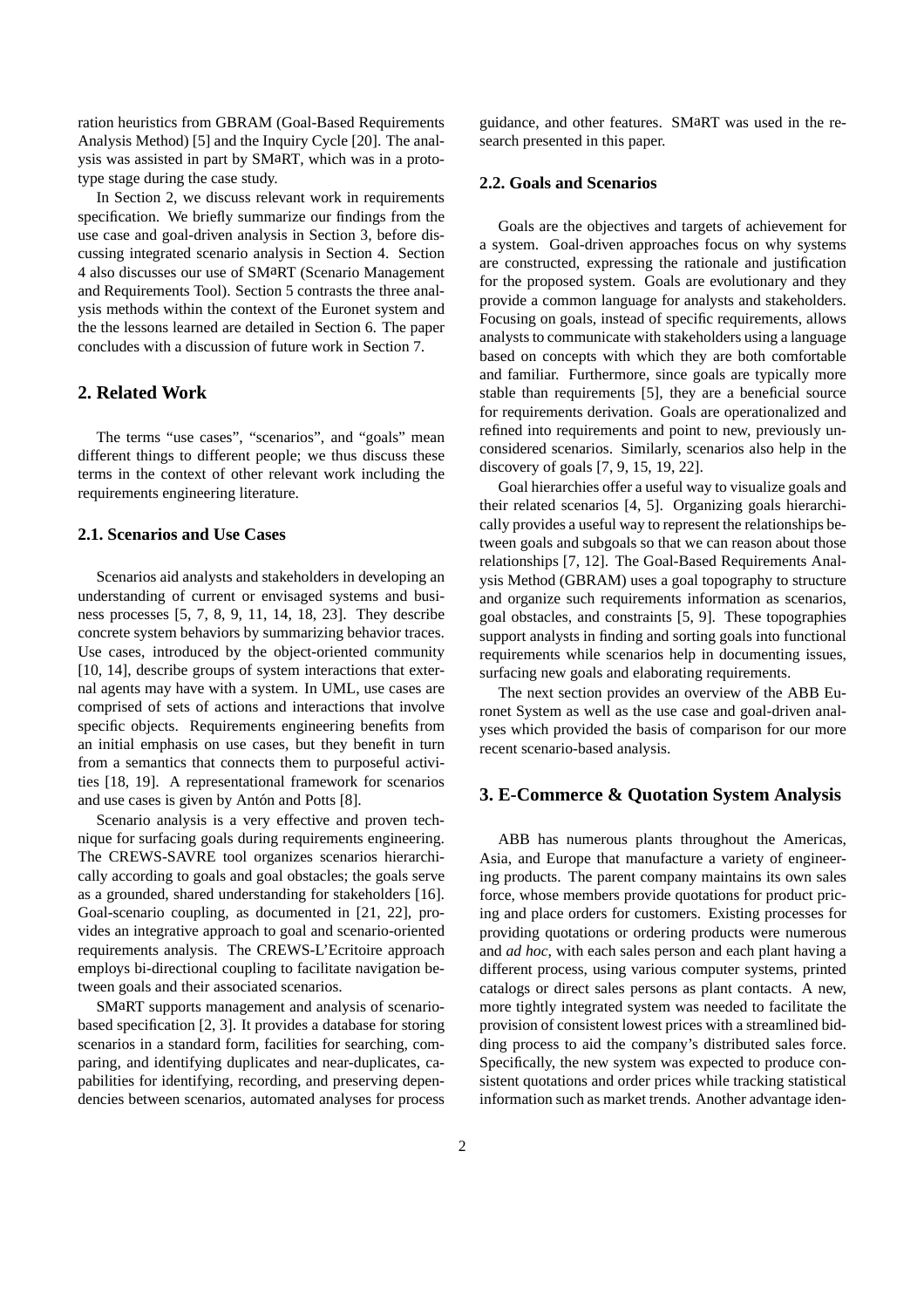tified in the development of this system was to provide better service capabilities to current and potential customers.

#### **3.1. Euronet Use Case Analysis**

A development team, comprised of software developers, IT specialists, and people with intimate knowledge about the business activities, was assembled to deliver this system. The development team began working in several parallel tracks. First, members with intimate knowledge about the business defined the business implications of uniting sales and technical support people across Europe with a single system. Second, an initial Software Requirements Specification (SRS) was created consisting primarily of a collection of use cases. This SRS serves as the basis for the goal driven analysis and ISA analysis compared in this paper. Third, based on the functionality of the prototypes developed, rather than the SRS, software developers began the Euronet system implementation while the creation of the SRS was still under way.

According to the software development team, the SRS use cases were insufficient as requirements in developing the system; they did not provide a complete and consistent specification of what the Euronet system was required to do. Nor were the prototypes a sufficient guide. Consequently, the Euronet system implementation effort ran far beyond schedule and over budget. It was because of this that ABB requested the goal-driven analysis of the SRS to analyze whether and in what ways the SRS was not sufficient.

The initial ABB SRS consists of a general overview, 52 use cases, and 26 screen designs [1]. The use cases are numbered 1 through 52 and have brief titles such as "User Log On". Each use case consists of a one- to three-sentence overview, a main scenario consisting of a list of events, a list of screens used by the use case, notes on information not otherwise given in the use case, and the author's name. Most of the use cases have informal pre- and postconditions. 25 of the use cases have one or more paragraphs describing secondary (alternative) scenarios. The use case event lists range in length from 1 to 19 events, with three events being the most common length. The use cases employ each other as events; 27 of the use cases are referred to in event lists, and individual use cases include as many as six other use cases directly, and as many as 19 indirectly. The "includes" hierarchy of the use cases is given in Figure 1. This hierarchy was determined as part of the scenario-based analysis. The use cases vary in length from one to six pages , with two pages being the most common.

The results of the initial use case based analysis and of our previous goal-driven analysis case study provide a standard against which to compare. The goal of our second Euronet case study, presented herein, was to compare the results of applying ISA and SMaRT to the results of applying



**Figure 1. The "includes" hierarchy for the ABB Euronet SRS. Numbers are use case numbers; letters identify use cases referred to but not defined; boldface numbers highlight those use cases that are not included in other use cases. The 11 use cases that neither include nor are included are not shown.**

goal-driven analysis, and to the results of ABB's original requirements engineering work as embodied in the specification.

#### **3.2. Euronet Goal-driven Analysis**

For the goal-driven analysis [6], our efforts entailed deriving goals from the 52 use cases in the initial ABB SRS. During this analysis, each goal was annotated with relevant auxiliary notes including agents, constraints, pre- and postconditions, scenarios, and questions as well as answers provided by various stakeholders during follow-up interviews. For traceability we tracked any changes to the goals and the associated rationale. All of the above information was documented using Microsoft Excel spreadsheets because the analysts lacked specialized tool support. Although the analysis consumed 21 analyst-hours over the course of two months, only 13 of the 52 use cases were actually analyzed. From these 13 use cases, the analysts derived 130 goals and 119 scenarios. The goals were relatively broad, but the scenarios were extremely detailed, focusing mainly on exceptions and alternatives to ensure that the goal analysis was complete and not simply reflective of normative system use.

As an ancillary part of the goal analysis, an "includes" hierarchy of use cases was created to identify those that were named but not defined in the original ABB SRS. Fifteen such use cases were located using this technique [6]. That hierarchy is no longer available, but the similar hierarchy produced during the ISA analysis appears in Figure 1.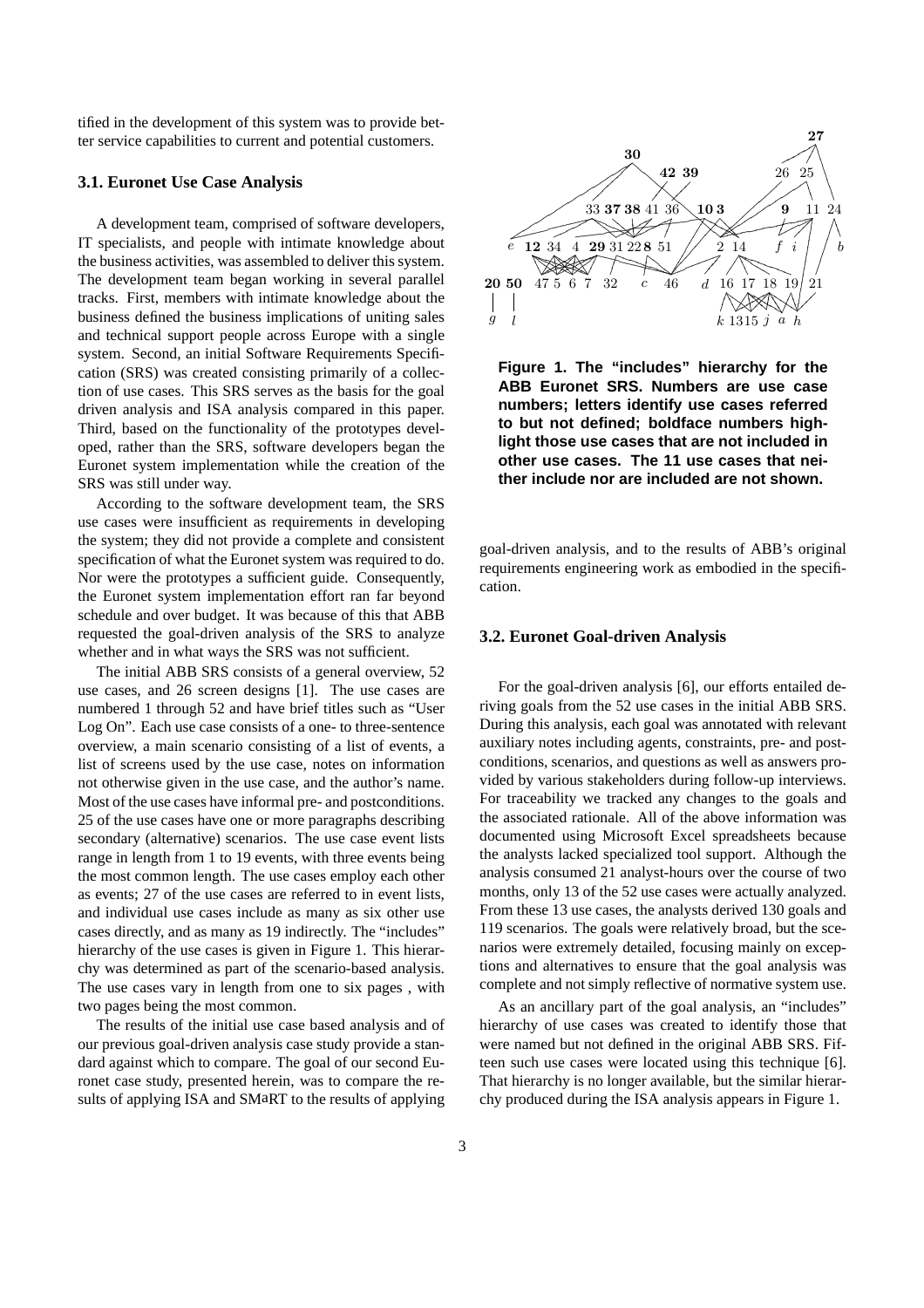#### **4. Integrated Scenario Analysis (ISA)**

ISA consists of a group of mutually reinforcing approaches that are amenable to automated support. The approaches include:

- structuring scenarios as event sequences plus attribute values [3];
- structuring each event as an actor-action pair;
- structuring scenario characteristics as attribute values;
- using glossaries to define attribute values and events;
- using glossaries of words and phrases that are used with system-specific meanings;
- using episodes to express scenario dependencies; and
- using syntactic similarity to measure similarity between scenarios, for searching and for uncovering duplication.

The structure ISA gives to scenarios is shown in Figure 2. Scenarios is organized into attribute-value pairs. For example, the goals of a scenario are expressed as the values of the scenario's "goal" attributes. Each event of a scenario is defined to be an actor and an action; an event is expressed as the value of an "event" attribute of the scenario, and its actor and action are expressed as the values of the event's "actor" and "action" attributes. A scenario's events are expressed in a sequence. The event sequence for a scenario may include simple events as described above and *episodes*, which are intentionally-shared subsequences of events that may appear in two or more scenarios [3]. We have extended the event sequence structure beyond our earlier work to add expressiveness and convenience, by also including iterated subsequences of events, and alternation between two or more alternative events or subsequences.

Using such a structure provides a number of benefits. Tool support for scenarios is made more straightforward, and a basis for automated scenario analyses is laid. Once scenarios are cast into this form, it is possible to begin asking whether analysis of the scenario's structure, which can be done automatically, can indicate answers that otherwise require an experienced analyst, careful consideration, and hard work. ISA is one such analysis approach, supported by SMaRT as discussed in the next section.

### **4.1. SMaRT**

For this case study, we employed a software tool, SMaRT, which supports the representation of scenarios as attribute-value pairs, glossaries of attribute values, glossaries of terms, episode management, and (eventually) syntactic similarity measures [3]. SMaRT is currently implemented as a database on a server accessed over the Internet through a browser. Data presented by SMaRT is organized into projects. Each project can have one or more analysts



**Figure 2. Metamodel for ISA**

allowed to edit or view the contents. For each project there is a set of scenarios, a set of episodes, and a glossary for each attribute (including goals) that a scenario or episode can possess. Scenarios and episodes can be created and edited using attribute values in the glossaries. These attributes include: actors, actions, events, goals, obstacles, requirements, and conditions. New values can be created for an attribute; existing values can be edited; and values that are not referenced can be deleted. A clickable list of every reference to the value can be generated automatically; clicking a reference takes the analyst to the scenario (episode, event) that uses the value. Event lists can include simple events, episodes, iteration of event sub-lists, and alternation between event sub-lists. Episode references in an event sequence can be expanded to show the episode's event sequence where it would occur, and the episode's event sequence can be edited in the context of a scenario referencing it. Clicking on episode or events takes the analyst to the episode or event editor, where all the information about that episode or event is available.

A screen shot of the Scenario Editor is shown in Figure 5. The scenario being edited is Euronet  $S_2$  "Retrieve Existing Quote"; it exhibits a number of features of our representation, including an event list containing episodes and alternation (indicated by indentation, hierarchical event numbering, and color-coding), and attributes that include goals and pre- and post-condions. Future work for SMaRT includes implementation of similarity measures [3], expanded crossreference capability, "includes" hierarchies for episodes, and integration of scenario network support [2].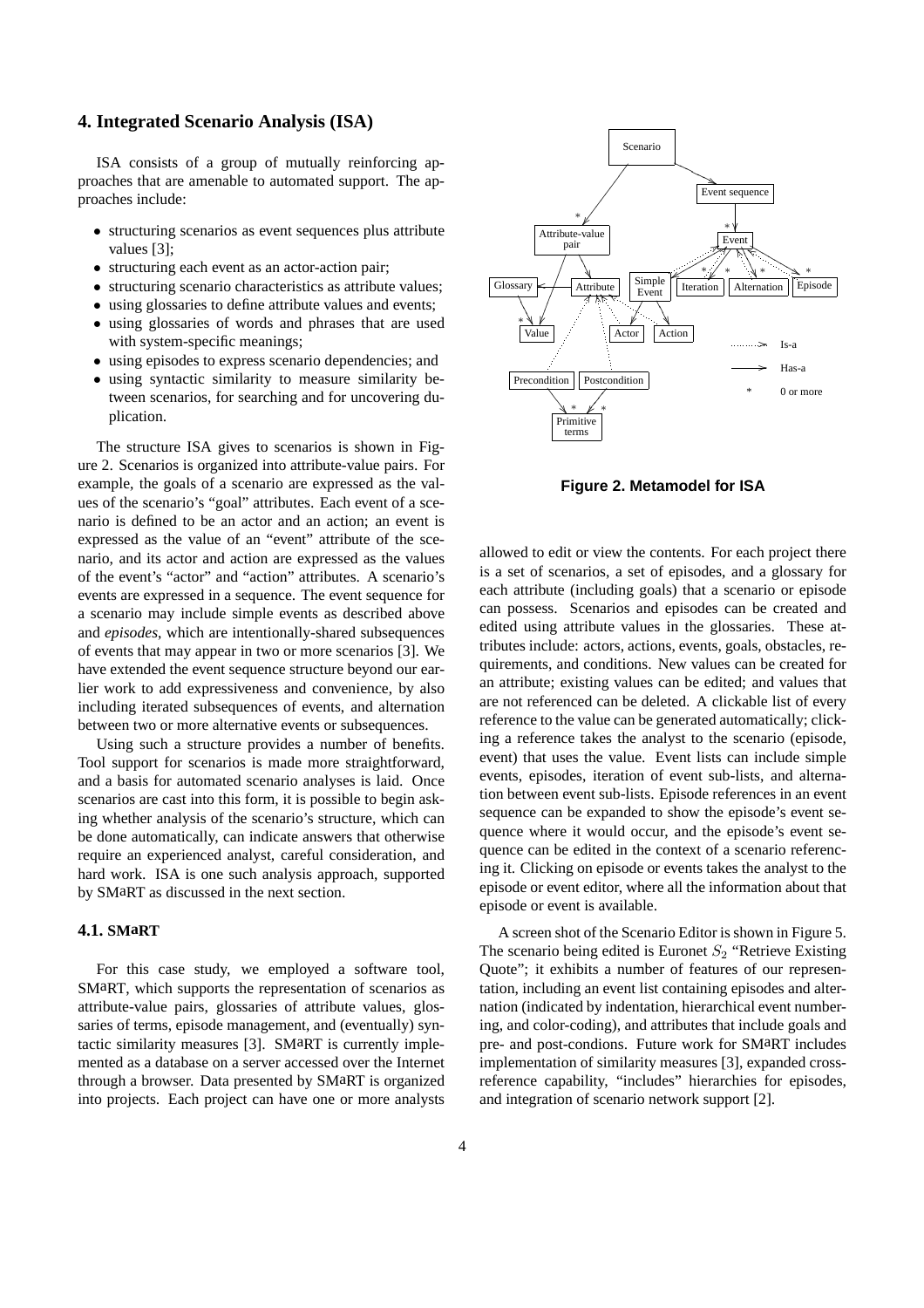#### **4.2. Euronet Scenario Analysis Case Study**

For the scenario-based analysis, our efforts entailed deriving scenarios from the same 52 Euronet use cases that were analyzed using the goal-driven approach. The scenarios identified from the use cases were documented in SMaRT and were analyzed as discussed below.

The analysts (the co-authors of this paper) met for marathon sessions ranging from five to eight hours in duration, daily for seven work days. During our analysis session we concentrated primarily on revising and extending the identified scenarios and discussing intricacies pertaining to alternations and iterations within certain scenarios as well as the identification and elaboration of episodes.

The scenario analysis began by identifying scenarios in the ABB SRS use cases main and secondary scenarios. Scenarios and their associated information were identified, numbered, and stored as shown in Figure 5. The information tracked (partially to ensure traceability) included the scenario number, responsible agent(s) (documented in an agent index), the use case from which each scenario was derived (documented in a included-by and includes index), pre- and postconditions, as well as any issues, rationale or questions related to the scenario.

SMaRT facilitated our efforts by ensuring that all referenced terms (e.g. actors, actions, scenarios, episodes, pre- and postconditions) were defined within the project repository, thereby enforcing a minimal level of consistency. Higher-level and more sophisticated consistency checks were conducted manually by the analysts. Some of these checks are automatable and planned for future SMaRT releases. For example, we used an episode in one scenario and before subsequently reusing the episode in another scenario, we manually checked the episode to ensure it was suitable for use by both scenarios. Although such checks were manual, they were made much easier by the tool. Scenarios were named using a descriptive title that reflected what each scenario achieves, numbering them based upon the original use case number. Our initial ISA analysis of the use cases produced 28 scenarios and 34 episodes, 321 events composed of 8 actors and 232 actions, and 29 conditions used in pre- and postconditions.

A careful syntactic examination of the Euronet use cases immediately revealed a large number of problems. For example, the use cases named in the "Utilizes" section of each use case description frequently did not match the use cases that appeared in the event list. Twelve use case names were referred to in events but not defined. Ten screens named in the use cases were not defined; four of the ten were deemed equivalent to similarly-named defined screens, leaving six that were definitely undefined. Of the 26 defined screens, three were never referenced in any use case.

The Euronet "includes" hierarchy highlights the pres-

ence of use cases that are referenced but not defined. A "includes" hierarchy is a graph whose nodes are use cases (or scenarios and episodes), and whose edges show inclusion or reference of one node by another. For example, in Figure 1, there is a line from use case 30 down to use case 33 because 30 includes 33 as part of its event list. Although the analysis of "includes" hierarchies has not been a part of ISA, we found it to be extremely useful for Euronet. Our earlier goal-driven analysis included the production of "includes" trees for individual use cases, and discovered the same instances of undefined use case names, [6]. The complete hierarchy for the entire collection of use cases in the ABB SRS (Figure 1) draws attention to other potential areas of interest: the depth of the hierarchy relative to the number of use cases involved, and two patterns of strongly interconnected groups within the hierarchy.

The hierarchy is surprisingly deep compared to the number of use cases (see Figure 1). There are 64 use cases named in the Euronet specification, 52 with definitions and 12 without. Of these 64 use cases, 53 appear in the hierarchy, and the remaining 11 neither use nor are used by any other use case. The four deepest "includes" paths connect five use cases each (about 9% of the nodes in the hierarchy). Twenty-six paths connect four use cases each. Deep "includes" hierarchies indicate likely problems, especially in the absence of tool support to display the nested inclusions:

- analysts may not have examined the consequences of including deeply-nested events;
- the specification is unlikely to have been reviewed thoroughly, due to the inconvenience of manually looking up the included event sequences in context;
- spurious dependencies between scenarios (or use cases) are implied by the incompletely-considered inclusions; and
- unintended behavior is specified by the deeply-nested inclusions.

We can draw more specific conclusions from the interconnections in some areas of the hierarchy in Figure 1. The complete connections from use cases 12, 34, 4, and 29 to 47, 5, 6, and 7 indicate that the upper use cases should be similar in other ways, and raise the question of whether 47, 5, 6, and 7 should be separate use cases since they only appear together (and in the same sequence, although the hierarchy does not show this). Use cases 16, 17, 18, 19, and 21 are less completely connected to *k*, 13, 15, *j*, *g*, and *h*, but still indicate that attention should be paid to them; 16, 17, and 18 should be similar in other ways, and one should inquire whether 13, 15, *j*, and *a* should be separate use cases.

The analysis of "includes" hierarchies was so unexpectedly fruitful for Euronet that we are incorporating it into ISA and adding support for it to SMaRT. Tool support is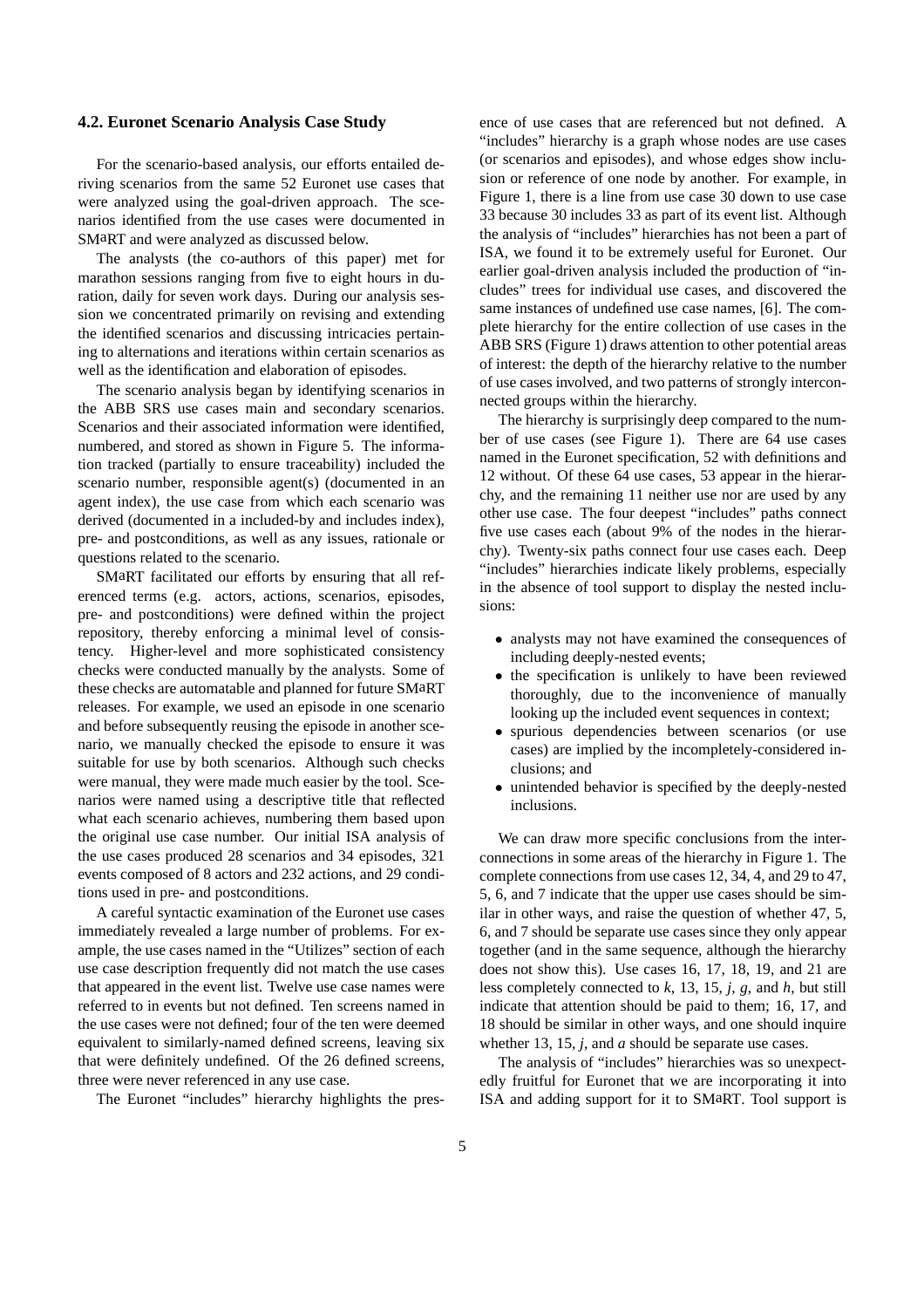needed because it is time-consuming and tedious to extract the "includes" relationships from the scenarios and episodes and collate them into a hierarchy; and this tedious task needs to be re-done whenever an event list is changed to include an episode or not. Consequently we did not produce "includes" hierarchies regularly during the ISA analysis. As we discuss below, had we regularly examined the "includes" hierarchy, it would have guided us to produce a different (better) collection of scenarios and episodes.

The "includes" hierarchy resulting from ISA applied to Euronet is shown in Figure 3. As in Figure 1, only the scenarios that include episodes are depicted. From this diagram we can see that ISA, without the explicit guidance of "includes" hierararchy diagrams, took care of some of the problems we noted in Figure 1 on other grounds. Fewer episodes are used, and those that are used are included in simpler ways. The parts of the hierarchy that were nested 5 deep turned out to have problems that ISA identified and that the analysts repaired guided by ISA. For example, when we examined the event sequence of  $S_{27}$  "Revise Quote" with the events that were represented by its inclusion of S<sub>25</sub> "Approve Quote", S<sub>26</sub> "Assemble Quote Package", and  $S_{24}$  "Submit Quote", it became clear that  $S_{25}$  and  $S_{26}$  did not belong within  $S_{27}$ . Rather, they described event sequences that were associated with  $S_{27}$ , before or after the other events that  $S_{27}$  listed. For example, a desired behavior of Euronet was clearly

- 1. assemble a quote package  $(S_{26})$ ,
- 2. revise it once (much of  $S_{27}$ 's own events),
- 3. examine and approve the quote package  $(S_{25})$ , and
- 4. submit the quote  $(S_{24})$ .

Other sequences described desired Euronet behavior as well, including re-assembling a quote package after substantial revisions; examining a quote package several times, revising it in between until it is finally approved completely; and revising a submitted quote package in the face of new information from the customer. Most of this behavior had no place in  $S_{27}$ , and when it was removed the long inclusion paths beginning at  $S_{27}$  vanished. Other changes that flattened and simplified the "includes" hierarchy can be seen by comparing the two diagrams.

However, other problems still remain, although these were not identified during the ISA analysis because we were not regularly generating and examining the "includes" hierarchy. Several episodes were only included by a single scenario or episode. While this can be reasonable if the episode represents behavior that is expected to be shared in the future, we had no reason to believe that was the case in many instances. Examples of this are  $Ep_{41}$  which is only included by  $S_{42}$ , and  $Ep_{32}$  which is only included by  $Ep_{31}$ . Another problem was the clusters of inclusions visible in the diagram. ISA eliminated the cluster of nearly identical inclu-



**Figure 3. "Includes" hierarchy for the results of ISA applied to Euronet. Bold numbers highlight scenarios.**



**Figure 4. "Includes" hierarchy for Euronet after ISA and refinement.**

sions of use cases 13, 15, *j*, and *a* on other grounds, but left the cluster including 47, 5, 6, and 7. Figure 4 shows the "includes" hierarchy after refinements guided by examination of Figure 3. 47, 5, 6, and 7 have been merged into a single episode  $Ep_K$  that is included in their place; and single inclusions such as that of  $Ep_b$  by  $S_{47}$  have been eliminated by inlining the included event sequence. The resulting hierarchy is simpler and flatter, with only two paths deeper than two, and the corresponding scenarios and episodes are easier to read, evaluate, validate, and maintain. For specifications such as Euronet's SRS that make heavy use of "includes" between use cases or between scenarios and episodes, the techniques outlined here provide effective guidance.

# **5. Comparison of Analyses**

This section contrasts the results of the previously mentioned requirements analysis efforts for the Euronet system. The results are summarized in Table 1.

The original use case based requirements analysis produced 52 use case definitions. References to 27 of the use cases are included as events in one or more of the 52 use cases. The use cases exhibited a number of general problems. The context of the use cases was not made clear, both the organizational context of ABB's practices and policies and the behavioral context in the overall Euronet system function; the use cases were too focused on GUIs and sys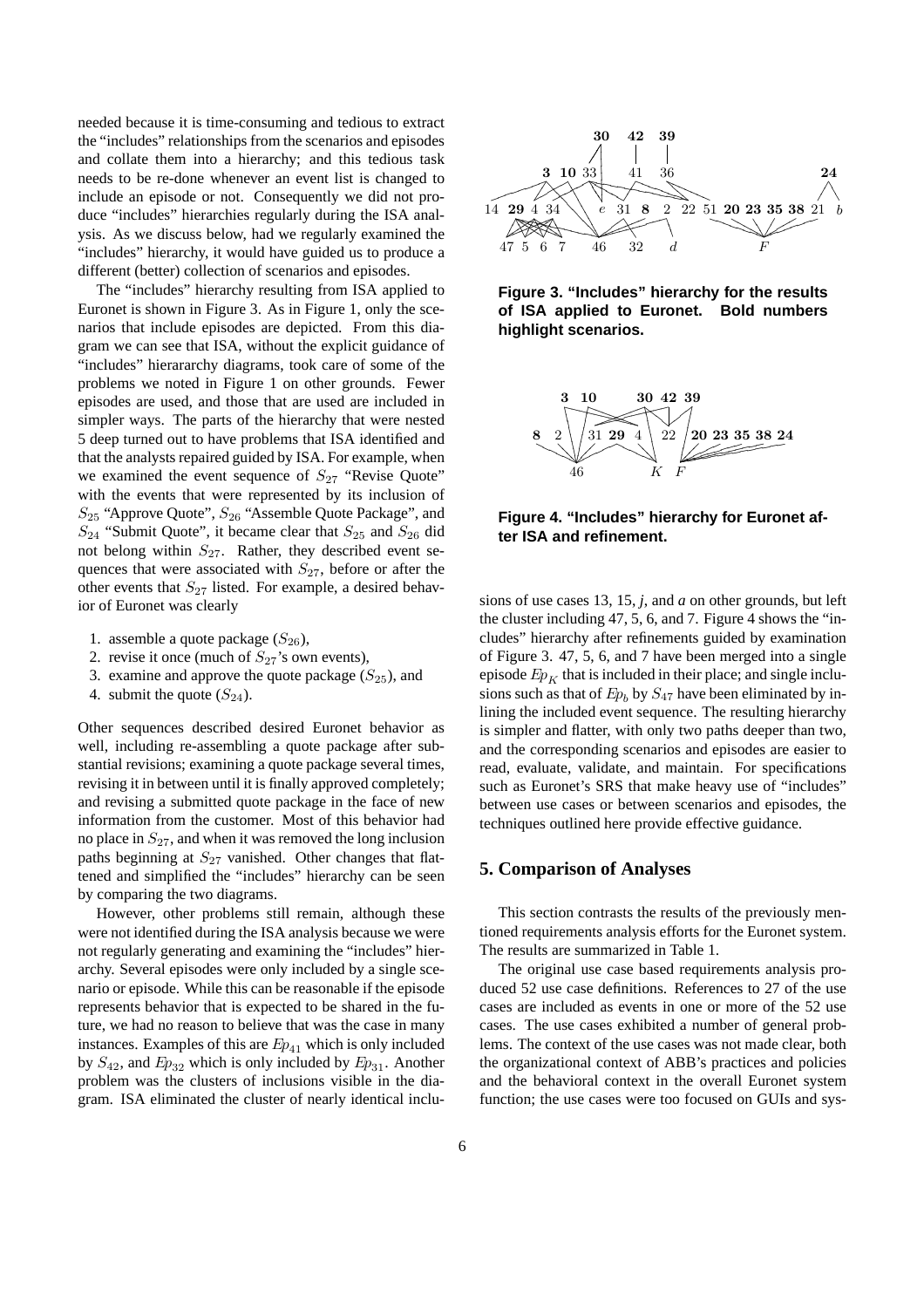tem design and implementation; they were referred to with inconsistent names; and some names appeared to refer to undefined use cases [6].

In the goal-driven analysis effort the 52 original use cases were retained. Only 13 of the use cases were analyzed because this was sufficient to achieve the necessary results, which were to show whether the original SRS was complete, consistent, and a sufficient basis for software development (it was not). These use cases were annotated with substantial detail, including goals and obstacles as well as additional preconditions, postconditions, and scenarios. As previously mentioned, the analysis yielded 130 distinct goals, derived from the 52 use cases. During the goal identification and elaboration process, the analysis identified 119 new secondary scenarios. These scenarios refined the 52 use cases, representing alternative paths at a very low level rather than new high level behavior not covered by the use cases. The 119 secondary scenarios were heavily influenced by analysis of the screen sketches in the SRS. During this effort, it became evident that some use cases were referenced but not defined. The analyst team thus conducted a supplementary syntactic analysis, creating of an "includes" hierarchy to determine whether all referenced use cases had definitions; this led to the identification of 15 distinct use cases that were referenced, but not defined. Three of the 15 were deemed synonymous with other uses cases and reconciled accordingly [6].

ISA analysis was applied to all 52 of the original SRS use cases. 28 of these use cases were retained as first-class scenarios describing behavior initiated by system users. The remaining 24 use cases were characterized as episodes describing behavior that occurred only in the context of an "includes" reference by a scenario or another episode. ISA identified 12 distinct use cases that were named as included but never defined, resolving the other three found in the goal-driven analysis as *prima facie* misspellings. The analysts gave definitions to five of the twelve based upon the contexts in which they were used and their names. Three of these five were resolved as likely misspellings of other use cases. A fourth was absorbed into a new episode that generalized behavior that the initial use cases defined for some contexts but left undefined for others. The fifth was absorbed into a new scenario that defined behavior analogous to that of an existing scenario, but under different preconditions. Finally, ISA identified a new scenario based on comparison of pre- and postconditions of existing scenarios. The new scenarios and episode were of a larger scope and greater significance than the 119 new scenarios identified by the goal-driven analysis. ISA also identified these new scenarios and episode with a comparitively small investment of time. The screen sketches in the initial SRS were not considered during the ISA analysis, following the practice recommended by Antón et al. [6]. The ISA analysis was performed using early prototypes of SMaRT. The effects of using these prototypes was both positive and negative. The prototypes provided some automated support for the syntactic analyses that comprise ISA. The remaining syntactic analyses were done by hand. The user interface for the SMaRT prototype, particularly the early prototype, was relatively inefficient so that its use slowed the analysis during that period rather than speeding it. We can see that SMaRT, when fully functional, will be much faster to use and will automate those analyses that were done by hand in this case study, thus making ISA substantially more efficient.

It is instructive to compare the weight and scope of the new scenarios found by the goal-driven analysis to those found by ISA. An example scenario identified by ISA is  $S_{98}$  "User Log Off", defining the events needed for logging off, the preconditions for the contexts in which logging off can occur, and the postconditions defining the results of logging off. On the other hand, consider the scenarios yielded by analysis of the goal <ENSURE adjustments for pricing for a standard product provided> during the goal driven analysis. This goal yielded seven secondary scenarios to represent possible pricing adjustment alternatives:

- Adjustment determined by competitive level.
- Adjustment determined by item quantity.
- Adjustment determined by rush delivery.
- Adjustment determined by sales channel.
- Adjustment determined by special features.
- Adjustment determined by plant loading.
- Adjustment determined by end customer.

Clearly, the level of granularity for these scenarios is much smaller than those identified during the ISA analysis.

One marked difference between ISA supported by SMaRT and goal analysis is the time and effort required. Our ISA analysis of all 52 use cases required 41 analysthours, while the goal analysis of only 13 use cases required 21 analyst-hours; extrapolated linearly to the full set of 52 use cases, the goal analyis would require approximately twice as much effort (84 analyst-hours).

We note that although the second author was involved in the goal analysis as well as the scenario analysis, nearly four years had elapsed between the two case studies, with no intervening work in that domain. The other scenario analyst was completely unfamiliar with the domain before the case study began.

Some might think that comparing the ISA tool support provided by SMaRT with the goal analysis tool support provided by Excel is not a fair comparison. We note that goal analysis requires less automated support than ISA does. The spreadsheet functioned mainly as a means of storing and organizing data for the goal analysis; further automated support was not needed. A more powerful tool would not make much difference. SMaRT also stores and organizes data, and of course for both goal and ISA analysis the data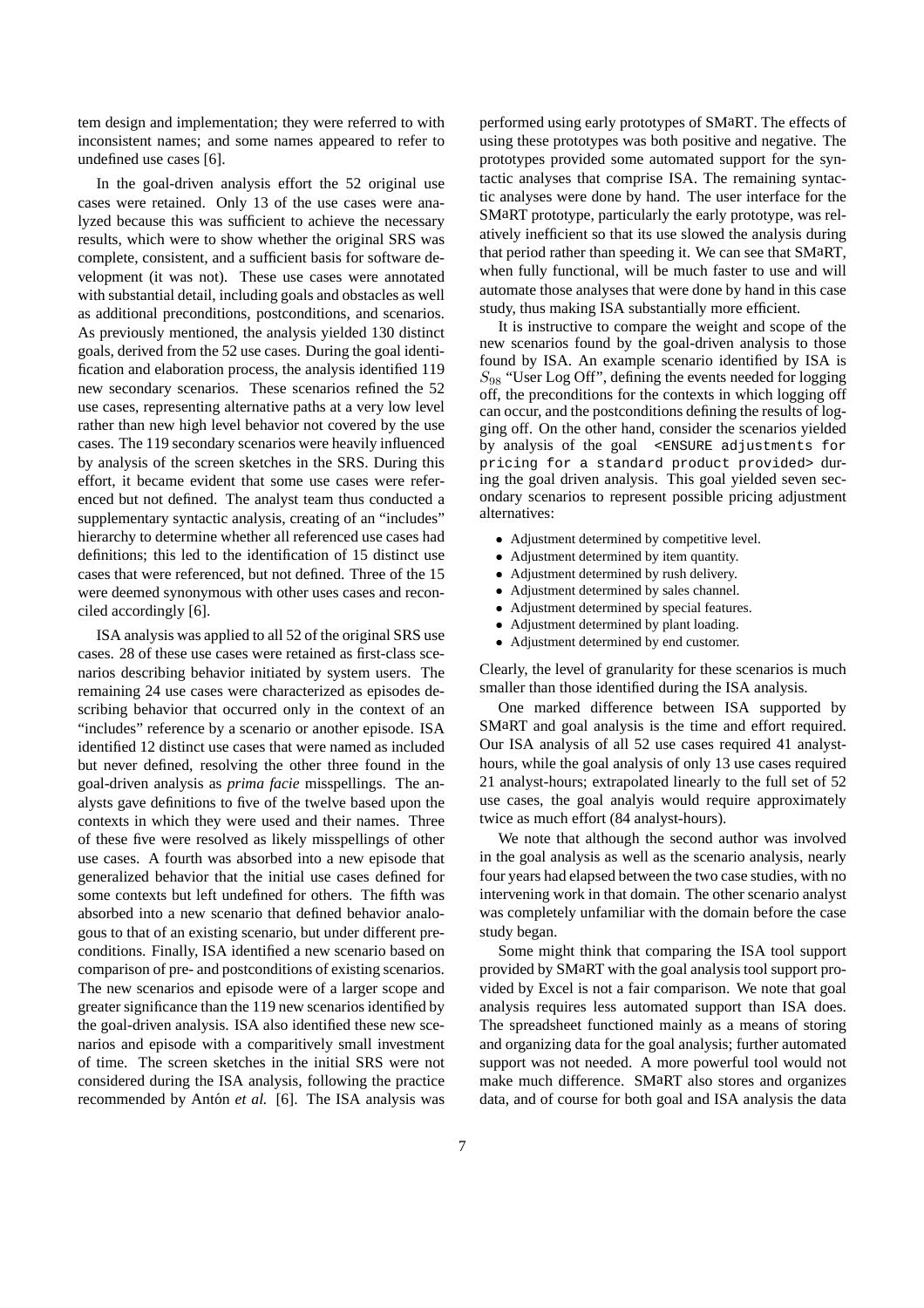must be entered. But ISA depends on calculations and comparisons of large amounts of data, and these are timeconsuming and error-prone if done manually. Automated support makes a substantial contribution here. We also note that during the ISA analysis of Euronet, SMaRT was still in a prototype stage. Some of the automatable analysis (such as the derivation and construction of Figures 1, 3, and 4) had to be done manually. Automated support for these functions would have reduced the number of analyst-hours required.

### **6. Lessons Learned**

Our analysis yielded several lessons learned that we believe to be of interest to practitioners and researchers alike.

#### *The return on investment is higher for ISA and SMaRT*

Scenario analysis using ISA and SMaRT yielded a more complete and consistent set of scenarios than either goal analysis or the original use case analysis by itself, and did so with a comparatively small investment of time and effort. The improvements produced by ISA and SMaRT were of more significance than the smaller-scale details fixed by goal analysis. Although the collation and calculation required for ISA is time-consuming if done manually, it is well suited to automated support and the SMaRT prototype was able to assume a substantial part of the burden. A more advanced SMaRT would reduce the manual effort even further. The addition of ISA supported by SMaRT to the ABB use case analysis resulted in a markedly better specification for a small additional investment of time and effort.

#### *Many inconsistencies should be immediately reconciled, not managed*

In the inconsistency-management approach, inconsistencies are identified and then not reconciled but managed for some period of time to extract the most information from them [13, 17]. However, the great majority of the inconsistencies we identified with SMaRT and ISA were not informative but simply indicated missing information. For example, the use cases referred to a large number of statuses of various items, but these statuses were never defined and in many cases an entity's status was set but never examined, or examined but never set. We believe many of these were due to the fact that no analyst had paid attention to the inconsistent items before. SMaRT and ISA are effective in identifying and drawing attention to such inconsistencies.

#### *Automated episode identification reveals duplication*

Although SMaRT's episode identification functionality was not implemented at the time we performed this case study, the use of SMaRT helped us more readily identify duplication that we had previously overlooked. For example, we observed that  $UC_{42}$  "Change Language" partially duplicates a secondary scenario of  $UC_1$  "Log On"; and the use case hierarchy and our episode cross-reference showed us that the four episodes  $Ep_{47}$ ,  $Ep_5$ ,  $Ep_6$ , and  $Ep_7$  always appeared together in the same sequence, and never otherwise, and thus that they could be merged into a single episode. The Euronet analysts were apparently unaware of these repetitions, and SMaRT helped us identify them more easily.

We noted a number of instances of actions, events, and episodes that were identical except for one or two words. For example, we found several actions of the form "requests  $X$ " for various  $X$ 's, and corresponding events of the form " $U$ : requests  $X$ " for various users  $U$  and the same  $X$ 's. A concrete example was "BA Engineer : requests Report". In a few cases this continued up to episodes; for example, the episodes  $Ep_{F1}$  "Save/Close Item,"  $Ep_{F2}$  "Save/Close Order,"  $Ep_{F3}$  "Save/Close Quote," and  $Ep_{F4}$  "Save/Close Quote Package." If actions, events, and episodes are parameterized, then fewer individual episodes are needed, and related ones can be standardized in a way that can be automatically supported.

### *Standardizing on a small number of action words makes it easier to find the right action and to express actions consistently*

Although this lesson may seem jejune, the problem it addresses still occurs in industrial practice (it was prominent in the Euronet use case based analysis) and its impact is considerable. The events in the original Euronet use cases were worded in an inconsistent fashion. We found that choosing a set of standard words to employ wherever possible greatly reduced the number of separate actions, and at the same time made the events clearer and easier to understand relative to each other. For example, we standardized using the word "select" in place of "choose," "find," "click," etc. whenever it was appropriate. This lesson was analogous to the similar finding for goal wordings by Antón *et al.* [6].

#### *Long paths in an "includes" hierarchy indicate a need for further refinements*

In the "includes" hierarchy of use cases shown in Figure 1, we found two overlapping paths of 5 use cases. Several of the use cases in these two paths  $(UC_{25}, UC_{26},$  and  $UC_{27}$ ) were later found to have disagreements between their events and the events in the use cases they used, several levels down. We observed that a deep "includes" hierarchy (more than 3) indicates a proclivity for inconsistencies between the episodes being used and the context in which they are used, as well as the need to refine the set of scenarios.

Figure 3 shows the "includes" hierarchy for the scenarios and episodes resulting from the ISA analysis. The number of levels in the initial SRS "includes" hierarchy (Figure 1) suggests opportunities for refinement, as in the following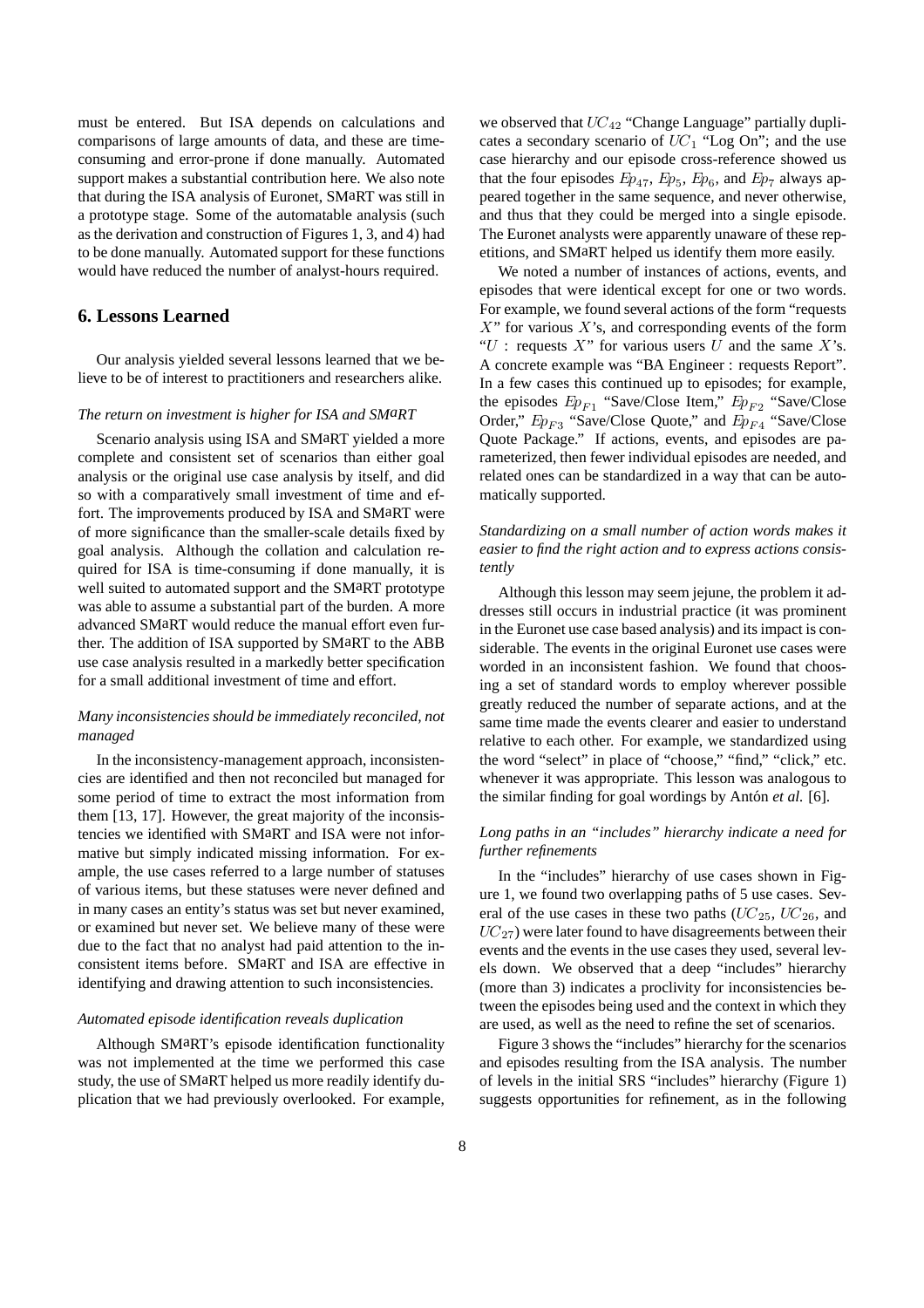| Use case based                 | Goal-driven                     | <b>Integrated Scenario Analysis</b>      |
|--------------------------------|---------------------------------|------------------------------------------|
| 52 use cases                   | 13 use cases analyzed           | 28 scenarios retained.                   |
| 27 of these included in others |                                 | 24 episodes retained,                    |
|                                | 15 undefined UCs identified,    | 12 undefined episodes identified;        |
|                                | 3 were likely misspellings      | 2 merged into a new episode or scenario, |
|                                | of other UCs                    | 1 new episode identified.                |
|                                | 119 new scenarios identified    | 2 new scenarios identified.              |
|                                | 130 goals identified            |                                          |
| 140 analyst-hours over 5 days  | 21 analyst-hours over 2 months. | 41 analyst-hours over 8 days.            |

**Table 1. Comparison of the three approaches**

two examples. Some episodes are included in only one scenario, such as  $Ep_{36}$  in  $S_{39}$ , and  $Ep_{41}$  in  $S_{42}$ . In most cases, such episodes should be absorbed into the scenario. Another example is that of a sequence of episodes is called in the same order by more than one scenario, such as  $Ep_{47}$ ,  $Ep_{05}$ ,  $Ep_{06}$ , and  $Ep_{07}$ , which are called in the same sequence by  $Ep_{04}$ ,  $S_{29}$ , and  $Ep_{34}$ . Such episodes should be merged into a single episode, as shown in Figure 4. It is important not to do any absorbing or merging until the analysis is in the refinement phase, because the absorption means that the former episode no longer exists for reuse, and an episode created in anticipation of future reuse should be retained until it is clear whether that reuse will take place.

#### **7. Discussion and Future Work**

The goal-driven analysis required approximately 21 analyst-hours to analyze 13 use cases, or roughly a quarter of the initial SRS. In contrast, the ISA analysis required approximately 41 analyst-hours to analyze the entire set of 52 use cases of the initial SRS. ISA, supported by SMaRT, guided and assisted the researchers so that the analysis required approximately half as much effort as the goal driven analysis would have for the entire SRS.

The results of the goal-driven analysis are characterized as detailed and low-level. In contrast, the results of the ISA analysis are larger-scale and comparatively high-level. We believe that such high-level results are more valuable, especially in the early stages of requirements engineering work.

Traceability was both a priority and a challenge throughout this investigation. We have begun to provide support for traceability by providing appropriate tool support for scenario management in SMaRT [3].

In this paper, we demonstrate that using SMaRT provides a more consistent set of requirements, minimizing the practitioners' efforts. We have developed scenario management strategies [3] in an effort to address the challenges discussed by Weidenhaupt *et al.* [23]. Our scenario management strategies support evolution by employing shared scenario elements to identify and maintain common episodes among scenarios. Measures are used to quantify the similarity between scenarios, serving as heuristics that provide process guidance to practitioners in finding, for example, duplicate scenarios, scenarios needing further elaboration or those that may have been previously overlooked. Even though SMaRT is still under development, its automation supported this case study with great success.

# **8. Acknowledgements**

The authors wish to thank Aldo Dagnino of ABB for his cooperation and support of this study, and to thank Paul Zaremba, William Stufflebeam, and Roksolana Antonyuk for their work on SMaRT. This research was was funded by NSF CAREER #530195.

# **References**

- [1] Software requirements specification for Euronet v.2. Asea Brown Boveri – Electric Systems Technology Institute, Mar. 1999. Confidential.
- [2] T. A. Alspaugh. *Scenario networks and formalization for scenario management*. Ph.D. Thesis, North Carolina State University, Raleigh, NC, Sept. 2002.
- [3] T. A. Alspaugh, A. I. Antón, T. Barnes, and B. W. Mott. An integrated scenario management strategy. In *Fourth IEEE International Symposium on Requirements Engineering (RE'99)*, pages 142–149, June 1999.
- [4] A. Antón, E. Liang, and R. Rodenstein. A web-based requirements analysis tool. In *5th Workshop on Enabling Technologies: Infrastructure for Collaborative Enterprises*, pages 238–243, June 1996.
- [5] A. I. Antón. Goal-based requirements analysis. In Sec*ond International Conference on Requirements Engineering (ICRE'96*, pages 136–144, 1996.
- [6] A. I. Antón, R. A. Carter, A. Dagnino, J. H. Dempster, and D. F. Siege. Deriving goals from a use-case based requirements specification. *Requirements Engineering Journal*, 6(1):63–73, 2001.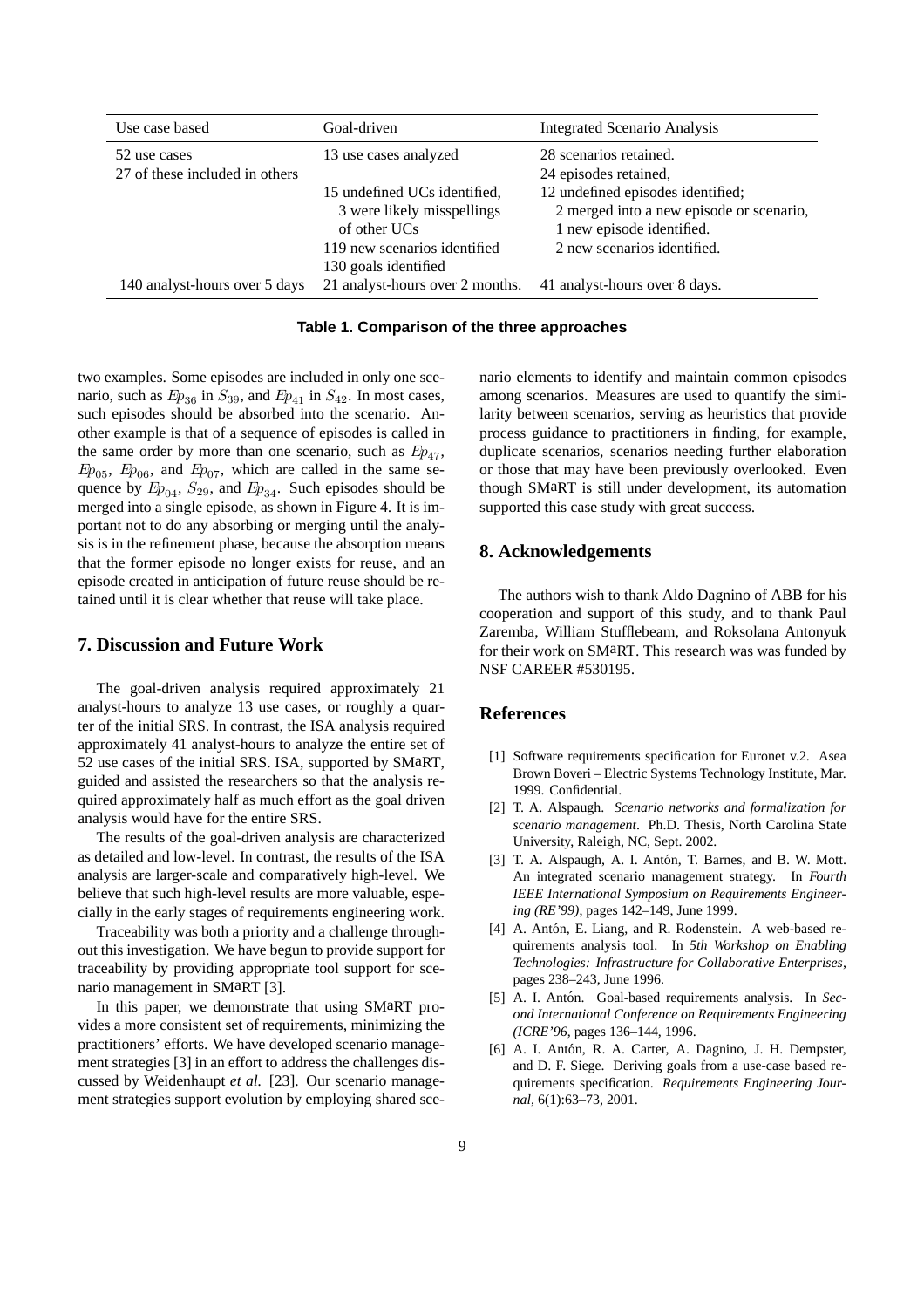- [7] A. I. Antón, M. McCracken, and C. Potts. Goal decomposition and scenario analysis in business process reengineering. In *Proceedings of the 6th International Conference on Advanced Information Systems Engineering (CAiSE'94)*, pages 94–104, 1994.
- [8] A. I. Antón and C. Potts. A representational framework for scenarios of systems use. *Requirements Engineering Journal*, 3(3–4):219–241, Dec. 1998.
- [9] A. I. Antón and C. Potts. The use of goals to surface requirements for evolving systems. In *Proceedings of the 1998 International Conference on Software Engineering (ICSE'98)*, pages 157–166, Apr. 1998.
- [10] G. Booch, J. Rumbaugh, and I. Jacobson. *The Unified Modeling Language User Guide*. Addison-Wesley, Reading, Massachusetts, USA, 1999.
- [11] K. K. Breitman and J. C. S. do Prado Leite. A framework for scenario evolution. In *Third International Conference on Requirements Engineering (ICRE'98)*, pages 214–223, 1998.
- [12] A. Dardenne, A. v. Lamsweerde, and S. Fickas. Goaldirected requirements acquisition. *Science of Computer Programming*, 20(1–2):3–50, Apr. 1993.
- [13] S. Easterbrook and B. Nuseibeh. Managing inconsistencies in an evolving specification. In *Second IEEE International Symposium on Requirements Engineering (RE'95)*, pages 48–55, Mar. 1995.
- [14] I. Jacobson, M. Christerson, P. Jonsson, and G. Övergaard. *Object-Oriented Software Engineering: A Use Case Driven Approach*. ACM Press, 1992.
- [15] M. Jarke, X. T. Bui, and J. M. Carroll. Scenario management: An interdisciplinary approach. *Requirements Engineering Journal*, 3(3–4):155–173, 1998.
- [16] N. A. M. Maiden, S. Minocha, K. Manning, and M. Ryan. CREWS-SAVRE: Systematic scenario generation and use. In *Proceedings: 3rd International Conference on Requirements Engineering*, pages 148–155, 1998.
- [17] B. Nuseibeh, J. Kramer, and A. Finkelstein. A framework for expressing the relationships between multiple views in requirements specification. *IEEE Transactions on Software Engineering*, 20(10):760–773, Oct. 1994.
- [18] C. Potts. Using schematic scenarios to understand user needs. In *Proc. ACM Symposium on Designing Interactive Systems: Processes, Practices and Techniques (DIS'95)*, Aug. 1995.
- [19] C. Potts. ScenIC: A strategy for inquiry-driven requirements determination. In *Fourth IEEE International Symposium on Requirements Engineering (RE'99)*, pages 58–65, June 1999.
- [20] C. Potts, K. Takahashi, and A. I. Antón. Inquiry–based requirements analysis. *IEEE Software*, 11(2):21–32, Mar. 1994.
- [21] C. Rolland, K. Grosz, and R. Kla. Experience with goalscenario coupling in requirements engineering. In *Fourth IEEE International Symposium on Requirements Engineering (RE'99)*, pages 74–83, June 1999.
- [22] C. Rolland, C. Souveyet, and C. Ben Achour. Guiding goal modeling using scenarios. *IEEE Transactions on Software Engineering*, 24(12):1055–1071, Dec. 1998.

[23] K. Weidenhaupt, K. Pohl, M. Jarke, and P. Haumer. Scenarios in system development: Current practice. *IEEE Software*, 15(2):34–45, Mar./Apr. 1998.